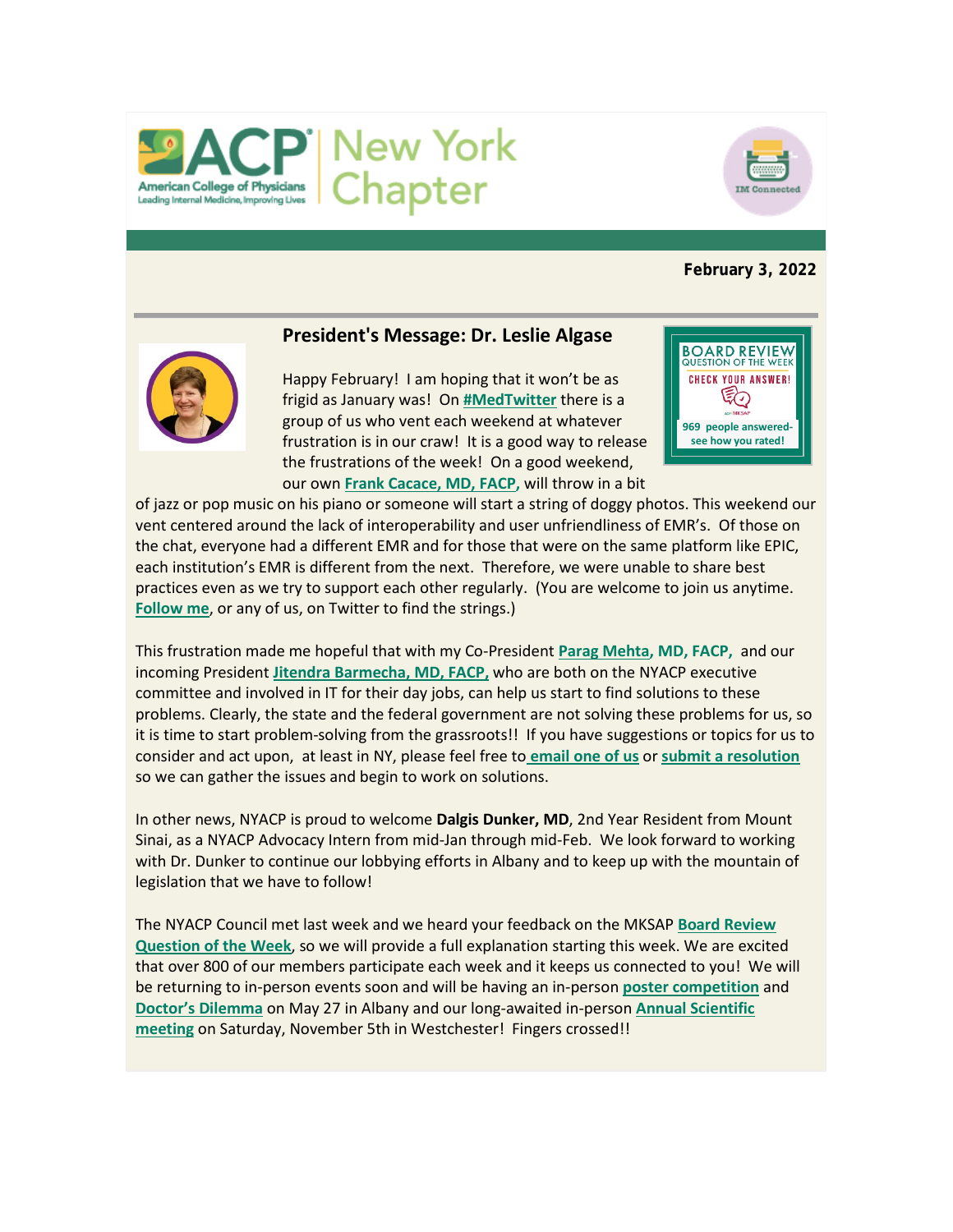For those attending ACP's Annual Scientific Session in Chicago this April, you are cordially invited to join us at the New York post-convocation reception on Thursday, April 28th.

I look forward to seeing you all in person at these events!

Leslie

## **NY's Own Dr. Algase Elected to ACP Board of Regents!**

NYACP is pleased to announce that our own current Chapter President Leslie F. Algase, MD, FACP was elected to the Board of Regents of the American College of Physicians for a two-year term! Dr. Algase will join a team of dedicated leaders from across the country to lead ACP in the months and years ahead. Please join us in celebrating this election by sending a congratulatory note to Dr. Algase **[here](mailto:Governors@nyacp.org)**.

## **Happy National Women Physicians Day!**

Let's support our Women Residents!

**A Women's Support Group & It's Impact on Residents: How to Start Your own WiRL** *(Women in Residency Life)* **Tuesday, February 8, 2022 / 6:00 - 7:00 pm**

**Facilitated by: Dr. Alex Goodman and Dr. Keisha Suhail who are both chief residents at SUNY Upstate Medical University and are pursuing fellowships in Hematology-Oncology and Gastroenterology respectively.**

#### **Objectives:**

- 1) Why a women's support group (WSG) for residents is impactful.
- 2) Who is WiRL and what have we done.
- 3) Steps to starting a WSG at your institution.
- 4) What the future looks like for WiRL.

Women in Residency Life (WiRL) was started by Dr. Goodman and Dr. Suhail during their second year in residency at SUNY Upstate Medical University. WiRL is a platform for women in residency to increase productivity, collaboration, comradery, and expand networking in order to advance their careers amidst everyday challenges. WiRL has been a source of support for women to have stimulating, yet tough, conversations pertaining to women's experiences within the medical community and at home. WiRL strives to give back to the surrounding community at large and serve as mentors. WiRL focuses on community service initiatives, professional development, wellness, and mentorships. Dr. Goodman and Dr. Suhail are currently chiefs at SUNY Upstate



Dr. Alex Goodman

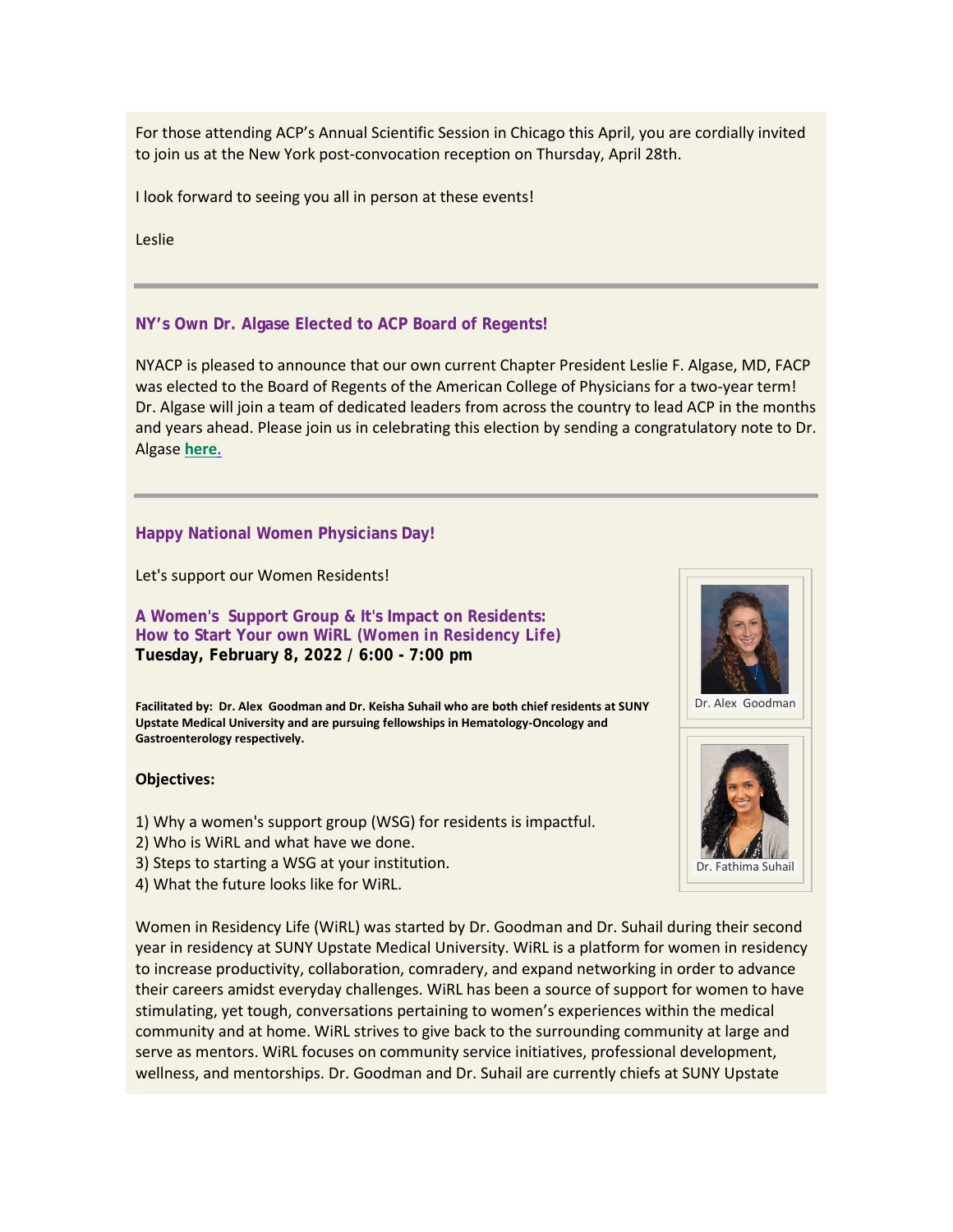Medical University and both will be pursuing a fellowship in Hematology-Oncology and Gastroenterology respectively.

# **[Registration](https://us02web.zoom.us/meeting/register/tZMscOyurT4tGdXpXbrzqs3nsNUGSmq4lVME)**

The chapter has hosted a series of Women in Medicine webinars in the past year - why not revisit at: [NYACP Women in Medicine Webinars!](https://www.nyacp.org/i4a/pages/index.cfm?pageid=3896)

## **IM Physician Input Needed on Medical Professional Liability**

### **Please respond to this [brief survey](https://www.surveymonkey.com/r/PSFDSKY)**



MLMIC and NYACP have a long-standing relationship working together to serve NY's Internal Medicine Physicians, and are partnering here to ask you for your input regarding your medical professional liability (MPL) insurance experience. The primary objective of this survey is to gain greater insight and understanding of what physicians and medical professionals experience when working with their MPL insurance carrier.

The information gathered will help:

- Understand how and why you interact with your carrier most often;
- Identify ways that experience can be improved;
- Enhance and expand offerings and value-added services based on identified needs and wants when it comes to insurance products, educational offerings, and technology; and
- Further protect the physicians of New York during the continued evolution of healthcare.

All responses are confidential and will be reviewed only by MLMIC and NYACP. No personal identifying information will be revealed or shared. NYACP hopes you will take a few moments to complete the survey.

**ACP Comments on Public Service Loan Forgiveness Program Proposed Improvements** *By Christina D'Agostino, MD*



A few months ago, the U.S. Department of Educatio[n released executive action](https://www.ed.gov/news/press-releases/us-department-education-announces-transformational-changes-public-service-loan-forgiveness-program-will-put-over-550000-public-service-workers-closer-loan-forgiveness)  [proposals](https://www.ed.gov/news/press-releases/us-department-education-announces-transformational-changes-public-service-loan-forgiveness-program-will-put-over-550000-public-service-workers-closer-loan-forgiveness) designed to improve ease of access and approval for Public Service Loan Forgiveness (PSLF) program applicants. These actions included the following proposals:

- Streamlining the application process by digitizing documents
- Implementing a waiver through October 2022 to count all prior payments towards the PSLF program
- Improving transparency of the necessary steps to have loans qualify for the program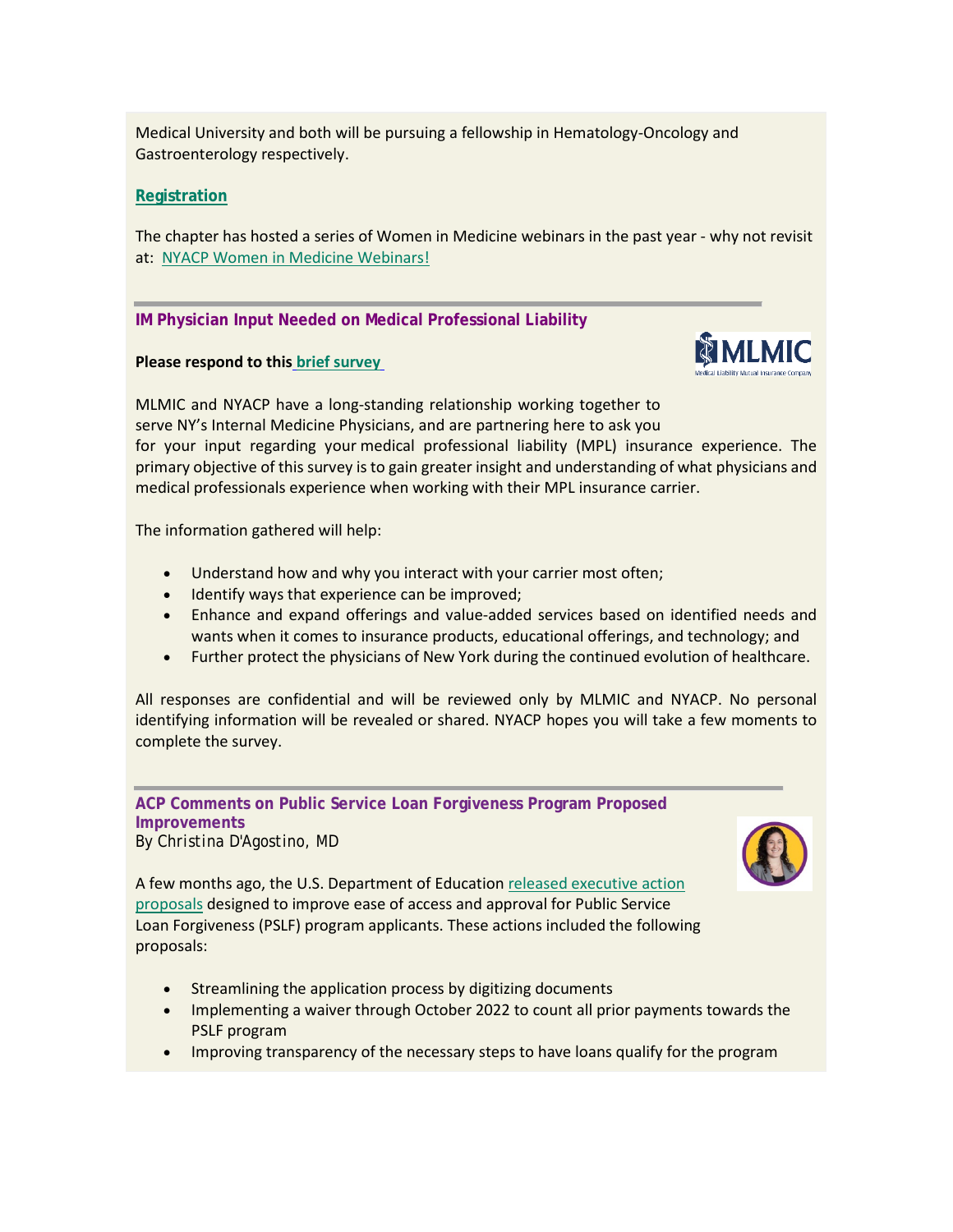• Reviewing previous PSFL denials and addressing servicing errors or other issues that have prevented borrowers from attaining PSLF

ACP recently commented in strong support of the aforementioned improvements to the PSLF program. Additional recommendations to further improve the progra[m were also discussed](https://www.acponline.org/acp_policy/letters/acp_letter_to_the_department_of_education_regarding_the_public_service_loan_forgiveness_program_jan_2022.pdf) and are summarized as follows:

- Expanding eligibility to all physicians practicing at government or nonprofit healthcare settings
- Ensuring borrowers will be eligible for loan forgiveness regardless of future changes to the program
- Allowing all federal repayment plans to qualify for the program
- Ensuring COVID-19–based non-payment months due to the administrative forbearance period are appropriately included towards an individual's progress in the PSLF
- Instructing and certify all loan servicers assist and educate potential PSLF borrowers to reduce confusion and miscommunication

The above changes and recommendations are vital given th[e ever-increasing cost of medical](https://www.amsa.org/action-committee/wellness-student-life-action-committee/medical-student-debt/)  [education.](https://www.amsa.org/action-committee/wellness-student-life-action-committee/medical-student-debt/) Over 86% of medical students are in debt upon graduation, with approximately 40% owing over \$150,000. We must continue to bear in mind the impact that this cost has on the number of medical students choosing primary care-based careers. ACP commented that it "feels strongly that the federal government should create incentives for medical students to pursue careers in primary care and practice in areas of the nation with greatest need by developing or expanding programs that eliminate student debt for these individuals—linked to a reasonable service obligation in the field and creating incentives for these physicians to remain in underserved areas after completing their service obligation".

**The Workforce Advisory Group's (WAG) Annual Advocacy Day** *By Dalgis Dunker, MD*

On February 1st, NYACP actively participated in The Workforce Advisory Group's (WAG) Annual Advocacy Day in Albany via zoom. WAG partners include: NYACP, HANYS, NYS AHEC, MSSNY, CHCANYS, CHWS and Health WorkForce NY. Collectively, the group focused on advocating in support of telehealth pay parity, one of NYACP's top priorities, and several healthcare workforce programs.



Drawing from the voices and experience of thousands of physicians and non-physician members, coalition representatives met with NYS legislators and key legislative staff to share their stories and perspectives on how programs like *'Doctors Across New York (DANY)', 'Diversity in Medicine', 'Empire Clinical Research Investigator Program (ECRIP)'* among others, promote a competent and diverse staff of physicians to provide medical care to their patients, including those in underserved communities.

WAG partners joined together this week, but individual efforts supporting telehealth pay parity, for inclusion in the SFY 2022-23 Enacted Budget, needs to continue. The impact that telehealth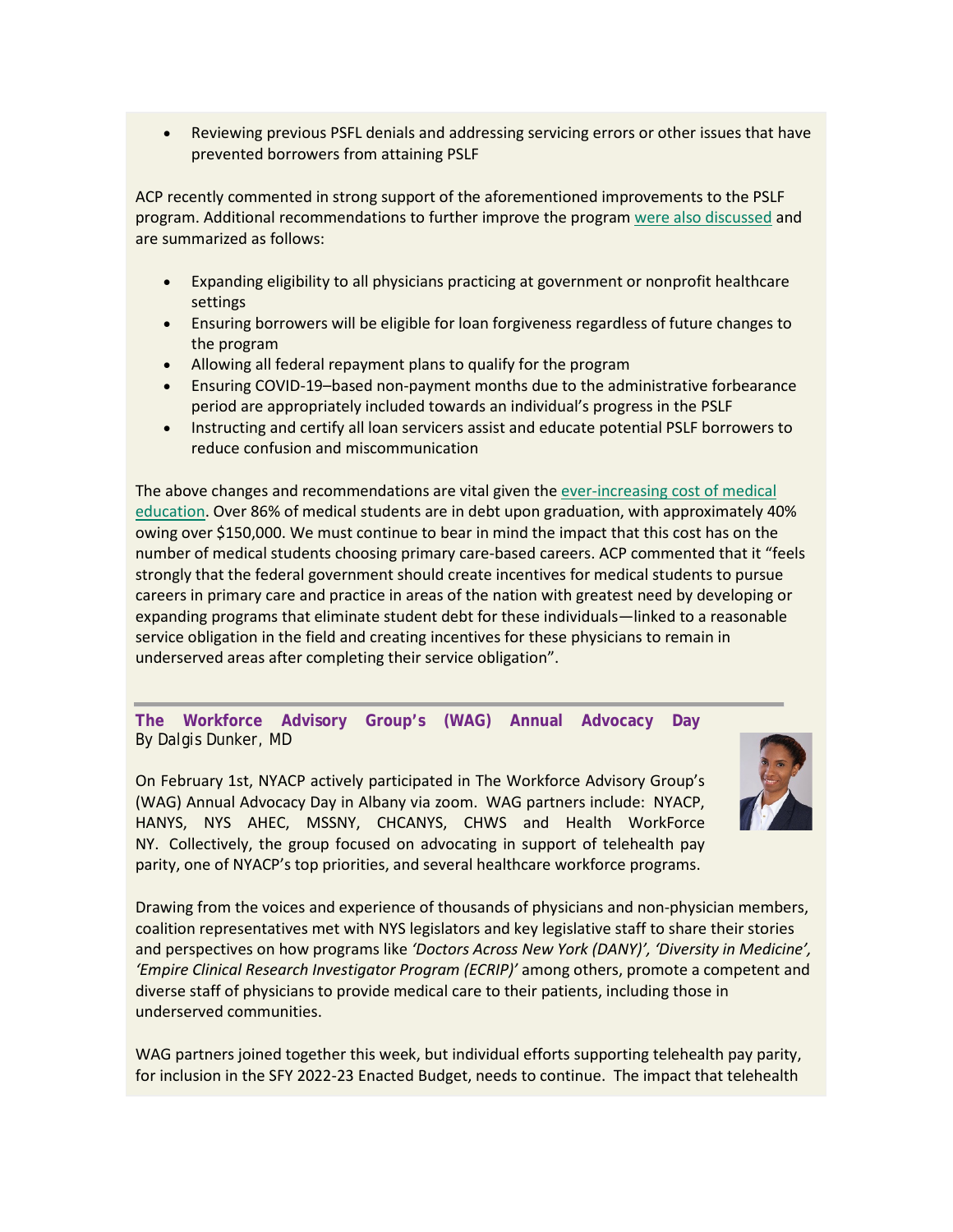provides to our patient population and towards improving access and quality of care cannot be understated.

The Chapter's Advocacy Week is scheduled for May 2-6, 2022, and NYACP's virtual Advocacy Day is scheduled for Thursday, May 5th. If you are interested in participating, please contact Loretta Ponesse by email: [lponesse@nyacp.org.](mailto:lponesse@nyacp.org)

## **Chapter Awards** –*Currently Accepting Nominations!*

NYACP is excited to increase member recognition for excellence and distinguished contributions to Internal Medicine. This year, the committee will issue a total of 3-5 awards. The categories for candidate nominations include: Education, Advocacy, Clinical Excellence, Research, Diversity, Equity and Inclusion (DEI) and Public Health.



Click here for NYACP's onlin[e Chapter Awards Nomination Form.](https://www.nyacp.org/i4a/forms/index.cfm?id=435) The nomination requires a completed online form, a 500-word Letter of Nomination, and a copy of the nominee's CV. The **submission deadline is July 31, 2022**.

Please help the New York Chapter ACP recognize, honor and congratulate the truly deserving members of our Chapter for their amazing and outstanding work.

## **Call for Resolutions from NYACP Members**

Deadline for Submission: April 15, 2022

Throughout the year, NYACP welcomes resolutions on NYACP policy and/or NYS policy from members. This year, resolutions are invited from members on or before April 15, 2022 for consideration this Spring by the members of the NYACP Council-Board.

[Learn more about NYACP's Resolution process](https://www.nyacp.org/resolution) [Submit a Resolution](https://www.nyacp.org/i4a/forms/index.cfm?id=19&widgetPreview=01)

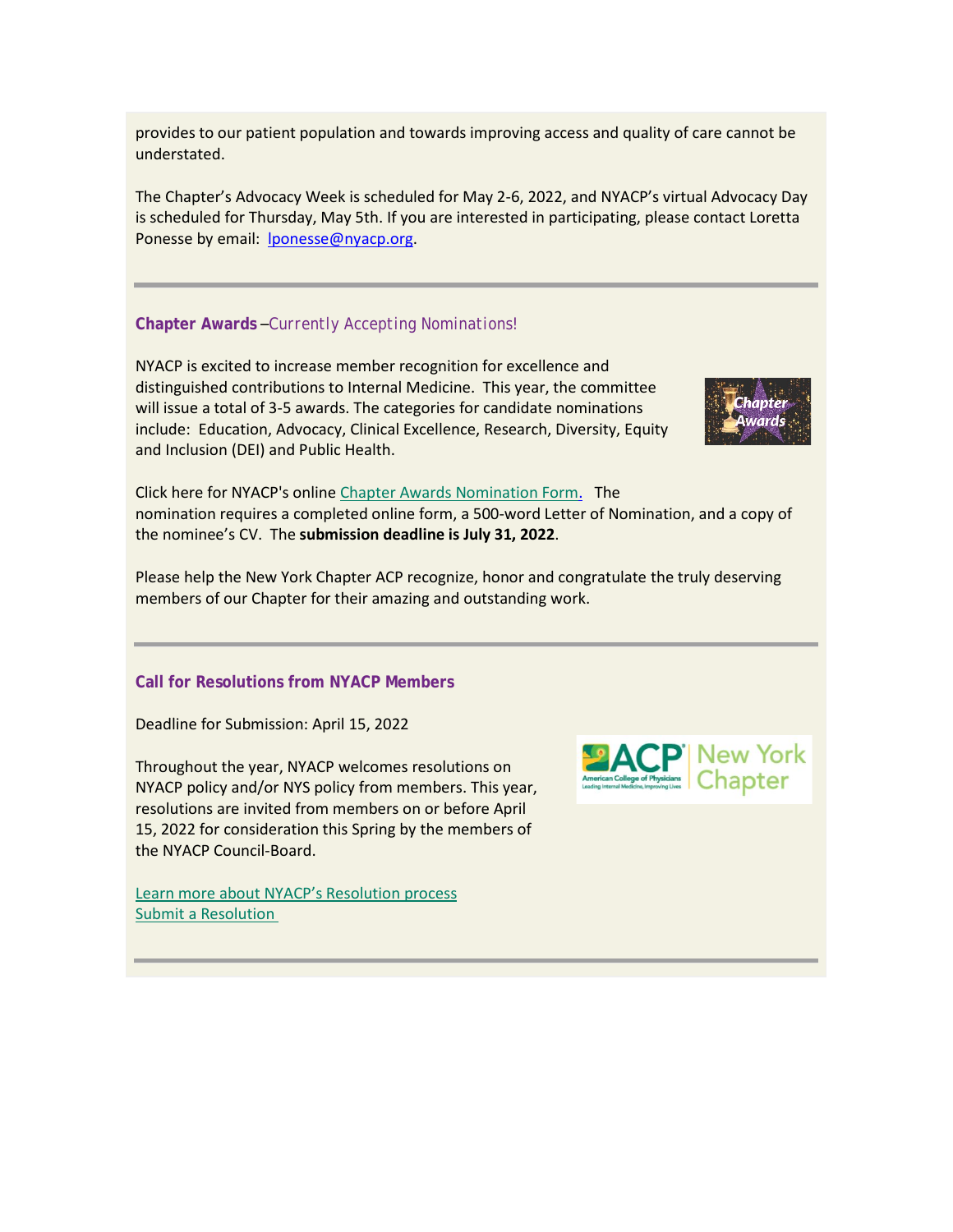## *NYACP releases new podcast:*

# **"One Door Closes, Another Door Opens" with Dr. Louis Snitkoff** ResetMD

Dr. Louis Snitkoff is the former CMO of CapitalCare Medical Group (later Community Care Physicians) and former Vice President for the Ellis (Hospital) Medical Group in Schenectady. He has served the ACP nationally as a Well-being Champion and member of the Board of Governors and is a Past President of the NY Chapter. He was elected to Fellowship in 1993 and Mastership in 2020. Dr. Snitkoff received the Samuel Eichold II Award for Excellence in Diabetes and the New York Chapter Laureate Award in 2013.



Louis Snitkoff, MD, MACP

In this episode: Dr Snitkoff talks about his "resets" from clinical medicine to administration and then to retirement. When trying to do it all, he recalls "no matter where I was, I was supposed to be somewhere else". Don't miss the end where he describes how his experience and his connections led him to his current retirement projects. Take Home Pearls: 1- Focus on relationships. 2-Find a creative passion. 3- Find what aspects of your job "fires you up!" 4- Take time to pause and reflect/recharge. 5- Seek Mentors and Seek opportunities to mentor others.

### [Listen on Apple Podcasts](https://podcasts.apple.com/us/podcast/resetmd/id1584690817?i=1000549032258)

#### *Attention NYACP Residents/Fellows and Medical Students:*

#### **Call For Abstracts -***Deadline in one week!*

The Spring Final Poster competition will be in person. We are accepting abstracts online for the final poster competition!

#### **Here's how it works:**

- Review the **[Call for Abstracts](https://www.nyacp.org/i4a/pages/index.cfm?pageid=3964)** information.
- **[Submit your abstract](https://www.nyacp.org/i4a/forms/index.cfm?id=436) here** for a preliminary review by a team of judges.
- Submit your online abstract by **Friday, February 11, 2022.**
- Accepted abstracts will be notified by April 15, 2022.
- For accepted abstracts, look for an invitation to the Crowne Plaza/Desmond for an inperson presentation to a team of judges.
- Winners in each category will win an expense-paid trip to ACP's Poster Competition in 2023!
- We welcome new and previously submitted abstracts for this competition!

**NYACP Resident and Medical Student Forum Event Date: Friday, May 27, 2022**

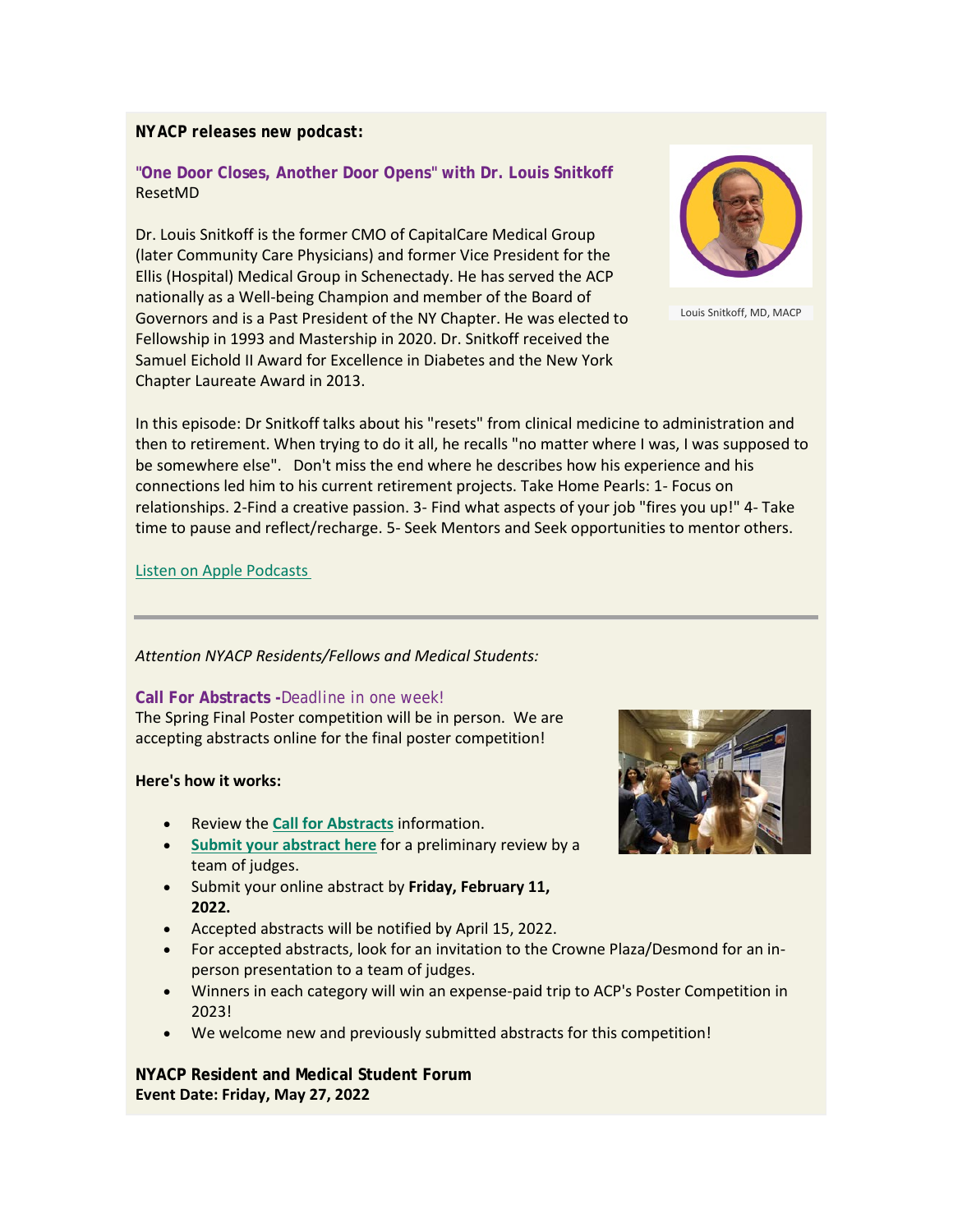Crowne Plaza/Desmond Hotel 660 Albany Shaker Road Albany, NY 12211

**All [abstract submission Information](https://www.nyacp.org/i4a/pages/index.cfm?pageid=3964)**

### **[Upcoming Events](https://www.nyacp.org/i4a/pages/index.cfm?pageid=3535)**

**Helping Patients Access Mental Health Care in NY- tonight! Thursday, February 3, 2022 / 5:00 - 6:00 pm**

Physicians are struggling with limited resources to find psychiatric care for patients. It is becoming increasingly difficult to manage other health problems without the need for psychiatric assistance being met. The NYS Ombudsman Program is designed to help both patients and physicians access mental health and substance use services for individuals in need of care. NYACP welcomes Stephanie Campbell, NYS Behavioral Ombudsman Project Director, to identify ways that the program assists you and your patients in removing barriers to accessing mental health care.



**[More Information](https://www.nyacp.org/i4a/pages/index.cfm?pageid=3535) [Registration](https://us02web.zoom.us/meeting/register/tZYqduuurDsjHtNU-b1VQ_5kpBpS3X5HR6fp)**

**A Women's Support Group & It's Impact on Residents; How to Start Your own WiRL** *(Women in Residency Life)*

**Tuesday, February 8, 2022 / 6:00 - 7:00 pm**

**Facilitated by**: Dr. Alex Goodman and Dr. Keisha Suhail, are both chief residents at SUNY Upstate Medical University and are pursuing fellowships in Hematology-Oncology and Gastroenterology respectively.

**[Details Found Here](https://www.nyacp.org/i4a/pages/index.cfm?pageid=3535)**

**[Registration](https://us02web.zoom.us/meeting/register/tZMscOyurT4tGdXpXbrzqs3nsNUGSmq4lVME)**

*Northwell School of Medicine at Hofstra/Northwell & NYACP Present:* **Story Slam: My Take on Health Equity Wednesday, February 9, 2022 / 6:00-7:30 pm**



**Storytellers:** Share a 5- minute story that centers on the theme and submit your story or outline by February 4th : **[Register Here](https://us02web.zoom.us/meeting/register/tZwof-qgrjkvHtagy1wvo6sNoWzUa3ImbO7R)**

**Audience: [Register Here](https://us02web.zoom.us/meeting/register/tZwof-qgrjkvHtagy1wvo6sNoWzUa3ImbO7R)**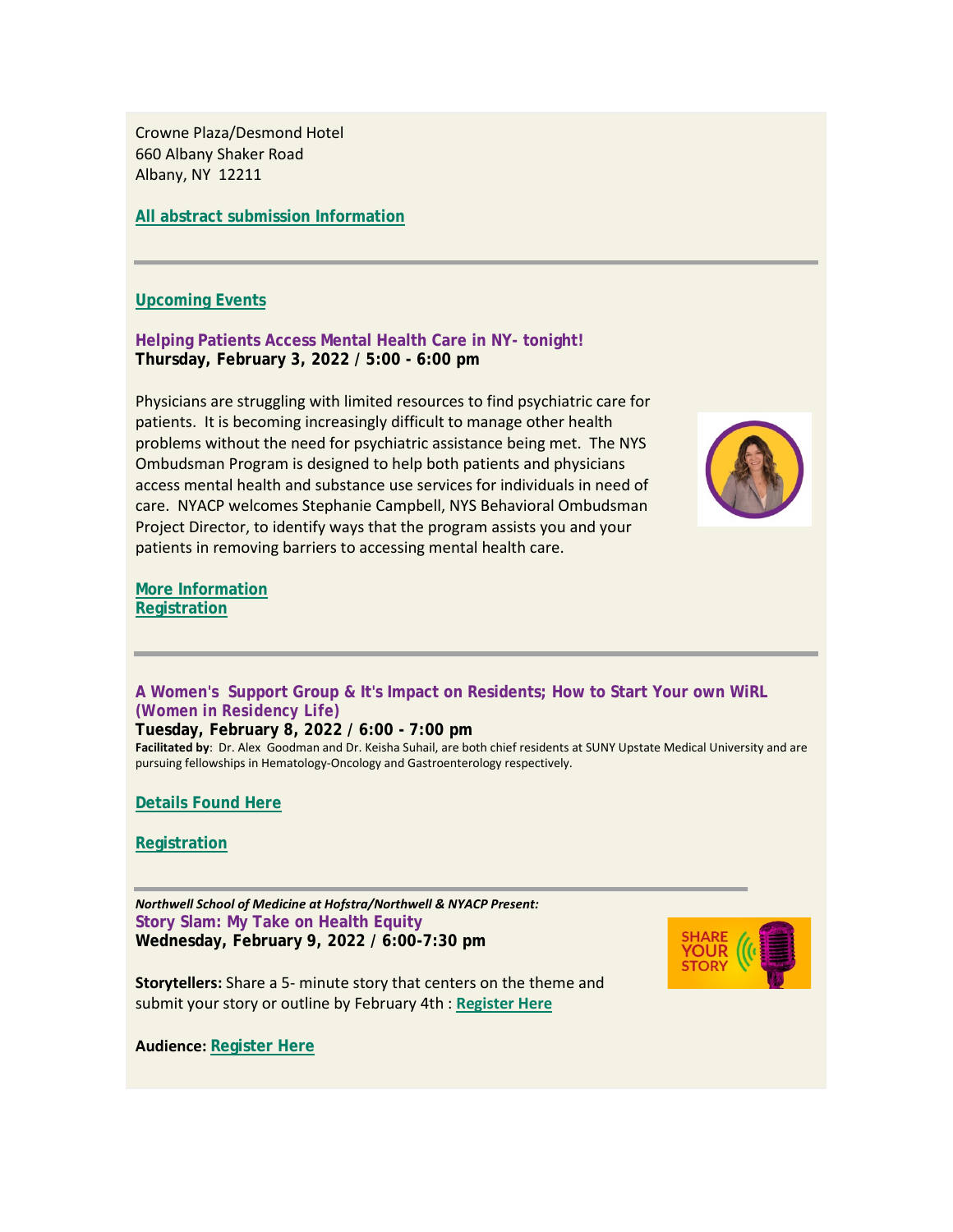**[Details found here](https://votervoice.s3.amazonaws.com/groups/nyacp/attachments/2022%20Brochure%20-%20Health%20Equity.pdf)**

**Small Feedings of the Soul: Readings and Reflections Thursday, February 17, 2022 / 7:00 - 8:00 pm**

Explore the practice of medicine through shared experiences! Come for discussion, camaraderie, and to meet authors of select pieces from 'On Being A Doctor'.

Facilitated by: Lynn Cleary, MD, MACP Program Directors: Nandini Anandu, MD, FACP, Lynn Cleary, MD, MACP, and Cori Salvit, MD, FACP **[Registration](https://us02web.zoom.us/meeting/register/tZ0vdO-uqjktEtPmF_ymvT9yfU-FqHQ7UBiW)**

**Small Feedings of the Soul: Readings and Reflections**

**Thursday, March 17, 2022 / 7:00 - 8:00 pm**

Facilitated by: Lynn Cleary, MD, MACP Program Directors: Nandini Anandu, MD, FACP, Lynn Cleary, MD, MACP, and Cori Salvit, MD, FACP



**[Registration](https://us02web.zoom.us/meeting/register/tZIpduCrqDwiH9DCjjM8wp5gHPg0sXp-NIS_)**

**2022 NYACP Resident and Medical Student Forum Friday, May 27, 2022**

Join us on Friday, May 27, 2022 as we return to an in-person poster competition and welcome back Dr.'s Dilemma!

Crowne Plaza/Desmond 660 Albany Shaker Rd Albany, NY 12211

**[Call for Abstracts](https://www.nyacp.org/i4a/pages/index.cfm?pageid=3414)**